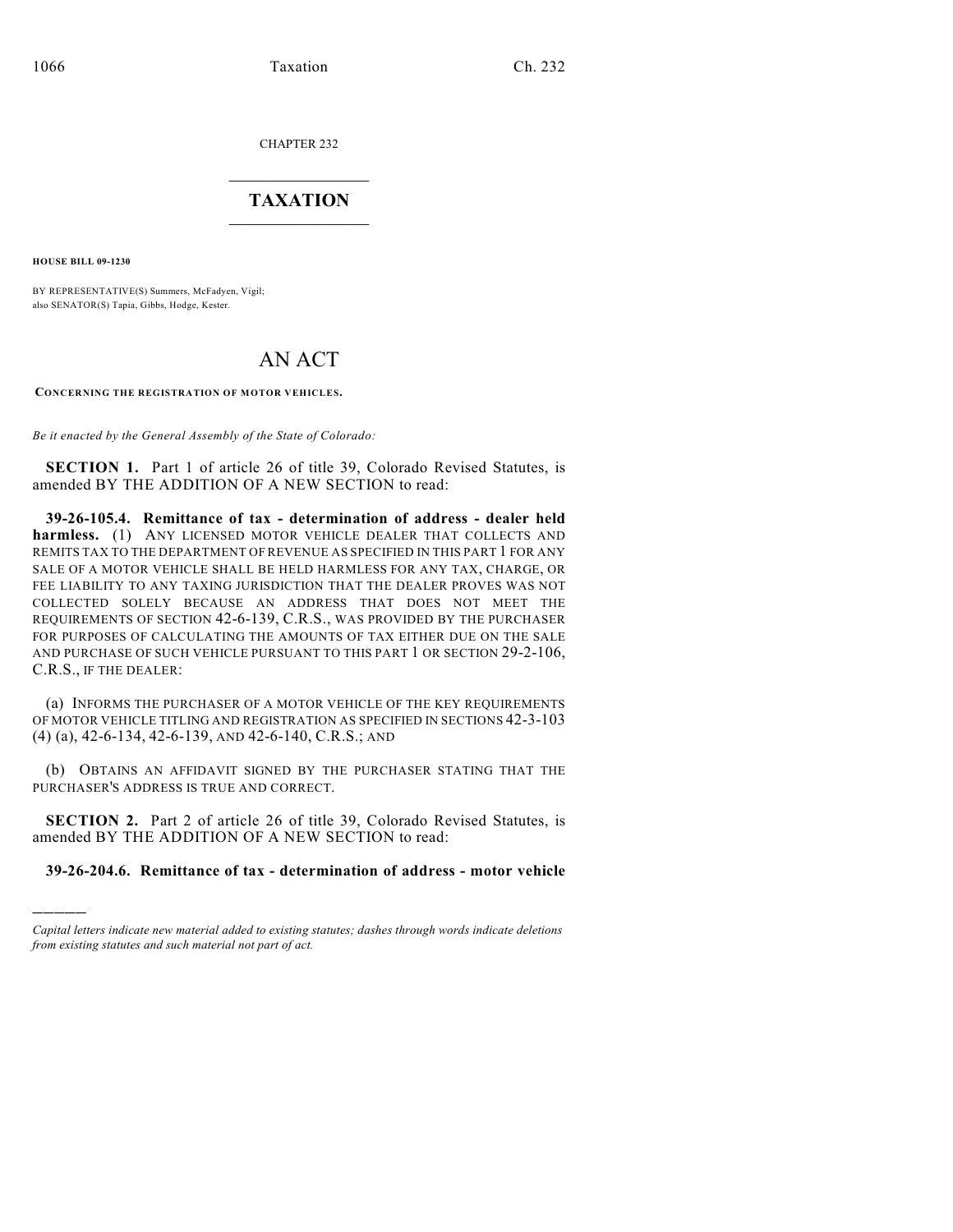**dealer held harmless.** THE HOLD HARMLESS PROVISIONS OF SECTION 39-26-105.4 SHALL APPLY TO ANY LICENSED MOTOR VEHICLE DEALER DOING BUSINESS IN THIS STATE AND MAKING SALES OF MOTOR VEHICLES FOR STORAGE, USE, OR CONSUMPTION IN THE STATE THAT COLLECTS AND REMITS USE TAX TO THE DEPARTMENT OF REVENUE AS PROVIDED BY LAW.

**SECTION 3.** 43-2-145, Colorado Revised Statutes, is amended BY THE ADDITION OF A NEW SUBSECTION to read:

**43-2-145. Transportation legislation review - committee.** (8) (a) PRIOR TO THE FIRST DAY OF THE LEGISLATIVE SESSION BEGINNING IN JANUARY 2010, FOR PURPOSES OF ESTABLISHING BEST PRACTICES FOR THE COLLECTION OF SALES TAX ON THE SALE OF MOTOR VEHICLES, THE COMMITTEE SHALL CONSULT WITH THE DEPARTMENT OF REVENUE, COLORADO LICENSED AUTOMOBILE DEALERS, AUTOMOBILE RETAILERS, AND EXPERTS IN THE FIELDS OF MOTOR VEHICLE REGISTRATION AND TITLING AND STATE AND LOCAL SALES TAX COLLECTION TO REVIEW:

(I) THE ACCURACY AND AVAILABILITY OF STATE APPROVED SALES TAX DATABASES RELIED ON BY AUTOMOBILE DEALERS AND RETAILERS;

(II) THE CONSISTENCY OF UPDATES TO THE STATE APPROVED SALES TAX DATABASES;

(III) THE EFFICIENCY OF THE COLLECTION OF SALES TAX ON THE SALE OF MOTOR VEHICLES FOR HOME RULE COUNTIES AND MUNICIPALITIES; AND

(IV) THE NUMBER OF OCCURRENCES THAT PAPERWORK IS RETURNED TO AN AUTOMOBILE DEALER OR RETAILER DUE TO INACCURATE SALES TAX COLLECTION.

(b) BASED ON THE REVIEW SPECIFIED IN PARAGRAPH (a) OF THIS SUBSECTION (8), THE COMMITTEE SHALL MAKE RECOMMENDATIONS TO THE GENERAL ASSEMBLY FOR SUCH LEGISLATION AS IT DEEMS NECESSARY. LEGISLATION RECOMMENDED BY THE COMMITTEE PURSUANT TO THIS PARAGRAPH (b) SHALL BE TREATED AS LEGISLATION RECOMMENDED BY AN INTERIM LEGISLATIVE COMMITTEE FOR PURPOSES OF ANY INTRODUCTION DEADLINES OR BILL LIMITATIONS IMPOSED BY THE JOINT RULES OF THE GENERAL ASSEMBLY.

(c) THIS SUBSECTION (8) IS REPEALED, EFFECTIVE JULY 1, 2010.

**SECTION 4.** 40-7-113, Colorado Revised Statutes, is amended BY THE ADDITION OF A NEW SUBSECTION to read:

**40-7-113. Civil penalties - fines.** (5) ANY PERSON WHO FAILS TO PAY IN FULL ALL CIVIL PENALTIES FOR A SECOND OR SUBSEQUENT VIOLATION ASSESSED BY COMMISSION ORDER PURSUANT TO THIS SECTION, SUBJECT TO ALL APPLICABLE PROVISIONS OF ARTICLE 4 OF TITLE 24, C.R.S., WITHIN THIRTY DAYS OF THE DUE DATE ESTABLISHED BY SUCH ORDER MAY BE SUBJECT TO HAVE HIS OR HER VEHICLE REGISTRATION CANCELLED BY THE DEPARTMENT OF REVENUE AS SPECIFIED IN SECTION 42-3-120 (4), C.R.S. REGISTRATION OF ANY VEHICLES OWNED BY SUCH PERSON FOR WHICH THE PENALTY WAS ASSESSED MAY BE DENIED UNTIL ALL